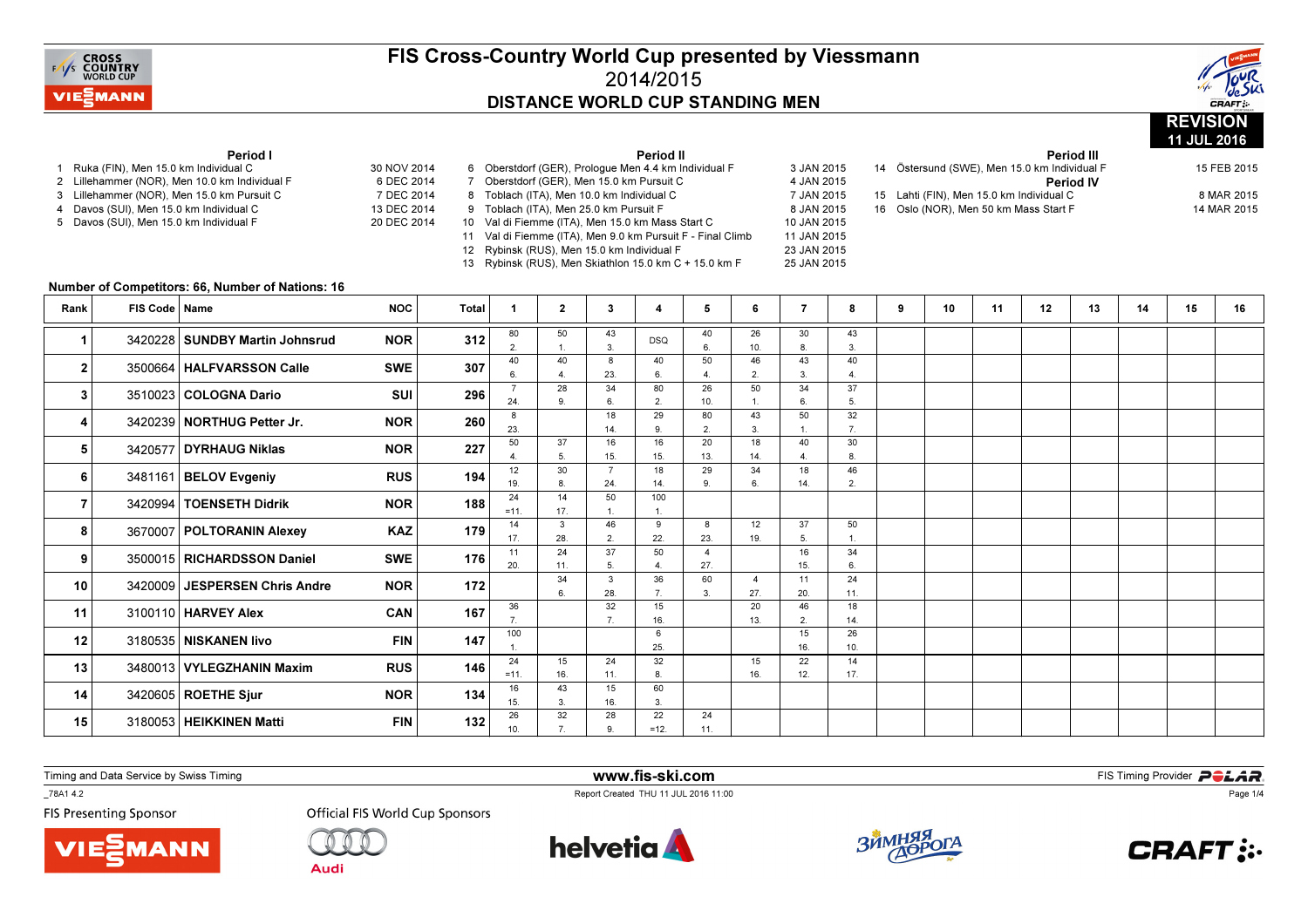



|      |                 |                                  |            |              |                       |                        |                        |                       |                       |                       |                       |                       |   |    |    |    |    |    | <b>INLYIVIVIT</b><br>11 JUL 2016 |    |  |  |
|------|-----------------|----------------------------------|------------|--------------|-----------------------|------------------------|------------------------|-----------------------|-----------------------|-----------------------|-----------------------|-----------------------|---|----|----|----|----|----|----------------------------------|----|--|--|
| Rank | FIS Code   Name |                                  | <b>NOC</b> | <b>Total</b> | $\mathbf{1}$          | $\mathbf{2}$           | $\mathbf{3}$           | 4                     | 5                     | 6                     | $\overline{7}$        | 8                     | 9 | 10 | 11 | 12 | 13 | 14 | 15                               | 16 |  |  |
| 16   |                 | 3420376 GLOEERSEN Anders         | <b>NOR</b> | 107          |                       | 24.                    |                        |                       | 100<br>$\mathbf{1}$ . |                       |                       |                       |   |    |    |    |    |    |                                  |    |  |  |
| 17   | 1344711         | JAUHOJAERVI Sami                 | <b>FIN</b> | 105          | 60<br>3.              |                        |                        | 45<br>5.              |                       |                       |                       |                       |   |    |    |    |    |    |                                  |    |  |  |
| 18   |                 | 3500139   HELLNER Marcus         | <b>SWE</b> | 94           | $\overline{4}$<br>27. |                        |                        | $\mathbf{3}$<br>28.   | 18<br>14.             | 37<br>5.              | 28<br>9.              | $\overline{4}$<br>27. |   |    |    |    |    |    |                                  |    |  |  |
| 19   |                 | 3420961   KROGH Finn Haagen      | <b>NOR</b> | 92           |                       | 46<br>2.               | 10<br>21.              |                       | 36<br>7.              |                       |                       |                       |   |    |    |    |    |    |                                  |    |  |  |
| 20   |                 | 3480695   BESSMERTNYKH Alexander | <b>RUS</b> | 92           | 45<br>5.              |                        |                        | 11<br>20.             |                       |                       | 14<br>17.             | 22<br>12.             |   |    |    |    |    |    |                                  |    |  |  |
| 21   |                 | 1345875 GAILLARD Jean Marc       | <b>FRA</b> | 91           |                       | 12<br>$=19.$           | 12<br>19.              | 22<br>$=12.$          | 45<br>5.              |                       |                       |                       |   |    |    |    |    |    |                                  |    |  |  |
| 22   | 3150069         | JAKS Martin                      | <b>CZE</b> | 88           | 13<br>18.             | $\mathbf{1}$<br>30.    |                        | 26<br>10.             | 13<br>18.             | 22<br>12.             |                       | 13<br>18.             |   |    |    |    |    |    |                                  |    |  |  |
| 23   |                 | 3290379 DE FABIANI Francesco     | <b>ITA</b> | 87           | 20<br>13.             | 6<br>25.               | 22<br>12.              |                       | $\overline{7}$<br>24. |                       | 32<br>7 <sub>1</sub>  |                       |   |    |    |    |    |    |                                  |    |  |  |
| 24   |                 | 3420036   ROENNING Eldar         | <b>NOR</b> | 87           |                       |                        | $5\phantom{.0}$<br>26. | 14<br>17.             |                       | 16<br>15.             | 24<br>11.             | 28<br>9               |   |    |    |    |    |    |                                  |    |  |  |
| 25   |                 | 3420199   OESTENSEN Simen Haakon | <b>NOR</b> | 82           | 32<br>8.              |                        | 40<br>4.               |                       | 10<br>21.             |                       |                       |                       |   |    |    |    |    |    |                                  |    |  |  |
| 26   |                 | 3190111 MANIFICAT Maurice        | <b>FRA</b> | 80           |                       |                        |                        |                       | 32<br>8.              | 28<br>9.              | $\overline{4}$<br>27. | 16<br>15.             |   |    |    |    |    |    |                                  |    |  |  |
| 27   | 3420909         | GOLBERG Paal                     | <b>NOR</b> | 65           | 29<br>9.              | 22<br>12.              | 14<br>$=17.$           |                       |                       |                       |                       |                       |   |    |    |    |    |    |                                  |    |  |  |
| 28   |                 | 3480314 CHERNOUSOV Ilia          | <b>RUS</b> | 64           |                       |                        | $\overline{4}$<br>27.  |                       |                       | 40<br>4.              | 8<br>23.              | 12<br>19.             |   |    |    |    |    |    |                                  |    |  |  |
| 29   |                 | 1362656 LIVERS Toni              | SUI        | 62           |                       | 26<br>10.              |                        | $\overline{7}$<br>24. | 9<br>22.              | $\overline{7}$<br>24. | 13<br>18.             |                       |   |    |    |    |    |    |                                  |    |  |  |
| 30   |                 | 3420672 SVEEN Simen Andreas      | <b>NOR</b> | 48           |                       |                        | 20<br>13.              |                       | 5<br>26.              | 11<br>20.             | 12<br>19.             |                       |   |    |    |    |    |    |                                  |    |  |  |
| 31   |                 | 3510342   BAUMANN Jonas          | SUI        | 47           |                       |                        |                        |                       | 14<br>17.             | 30<br>8.              |                       | $\mathbf{3}$<br>28.   |   |    |    |    |    |    |                                  |    |  |  |
| 32   |                 | 3180054 NOUSIAINEN Ville         | <b>FIN</b> | 45           | 10<br>21.             |                        | 11<br>20.              | 24<br>11.             |                       |                       |                       |                       |   |    |    |    |    |    |                                  |    |  |  |
| 33   |                 | 1217350 BAUER Lukas              | <b>CZE</b> | 41           |                       | $5\phantom{.0}$<br>26. | $\mathbf{1}$<br>30.    | 13<br>18.             | 22<br>12.             |                       |                       |                       |   |    |    |    |    |    |                                  |    |  |  |
| 34   |                 | 3190029 DUVILLARD Robin          | <b>FRA</b> | 39           |                       |                        |                        |                       | 15<br>16.             | 24<br>11.             |                       |                       |   |    |    |    |    |    |                                  |    |  |  |
| 35   |                 | 3290016   CLARA Roland           | <b>ITA</b> | 37           |                       | 9<br>22.               |                        |                       |                       | 8<br>23.              | 20<br>13.             |                       |   |    |    |    |    |    |                                  |    |  |  |
| 36   |                 | 3500141   NELSON Lars            | <b>SWE</b> | 37           | 15<br>16.             | $\overline{2}$<br>29.  |                        | 8<br>23.              | 12<br>19.             |                       |                       |                       |   |    |    |    |    |    |                                  |    |  |  |

Timing and Data Service by Swiss Timing

\_78A1 4.2

**FIS Presenting Sponsor** 





**Official FIS World Cup Sponsors** 



www.fis-ski.com

Report Created THU 11 JUL 2016 11:00



**m**<br>FIS Timing Provider<br>Is 11:00



Page 2/4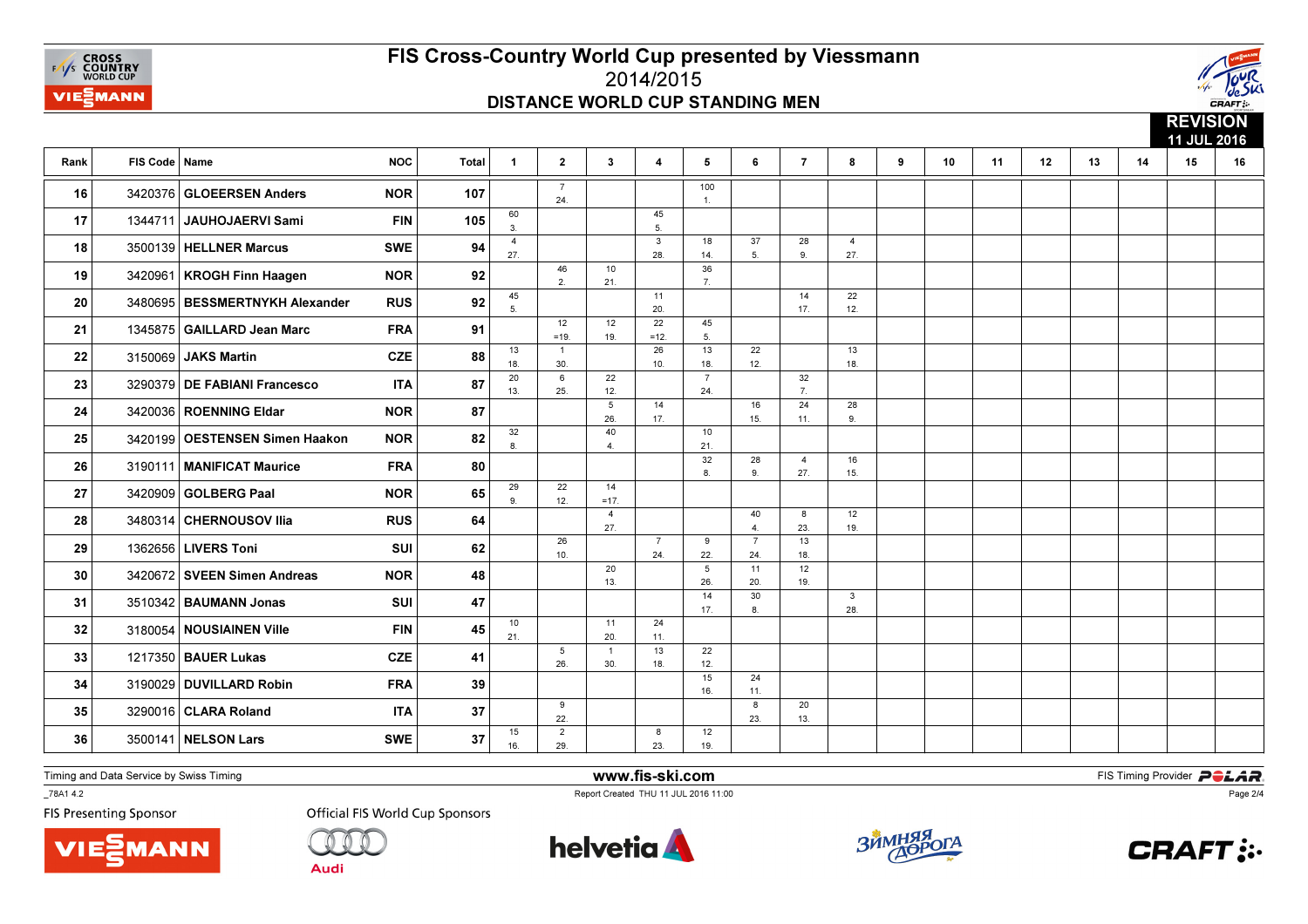



|      |                 |                                |            |            |                       |                       |                       |                       |                        |                     |                       |                       |   |    |    |    |    |    | <b>KEVISIUN</b><br>11 JUL 2016 |    |
|------|-----------------|--------------------------------|------------|------------|-----------------------|-----------------------|-----------------------|-----------------------|------------------------|---------------------|-----------------------|-----------------------|---|----|----|----|----|----|--------------------------------|----|
| Rank | FIS Code   Name |                                | <b>NOC</b> | Total      | $\mathbf{1}$          | $\mathbf{2}$          | $\mathbf{3}$          | $\overline{4}$        | $5^{\circ}$            | 6                   | $\overline{7}$        | 8                     | 9 | 10 | 11 | 12 | 13 | 14 | 15                             | 16 |
| 37   |                 | 3290245 NOECKLER Dietmar       | <b>ITA</b> | 36         | 9<br>22.              |                       |                       |                       |                        |                     | 26<br>10.             | $\overline{1}$<br>30. |   |    |    |    |    |    |                                |    |
| 38   |                 | 3220002 MUSGRAVE Andrew        | <b>GBR</b> | 36         |                       | 20<br>13.             |                       |                       |                        |                     | 5<br>26.              | 11<br>20.             |   |    |    |    |    |    |                                |    |
| 39   |                 | 3480982 SKOBELEV Vladislav     | <b>RUS</b> | 33         |                       |                       |                       | 12<br>19.             |                        | 6<br>25.            |                       | 15<br>16.             |   |    |    |    |    |    |                                |    |
| 40   |                 | 3480317 TURYSHEV Sergey        | <b>RUS</b> | 33         | 6<br>25.              | 10<br>21.             |                       |                       | $\overline{2}$<br>29.  | 10<br>21.           |                       | 5<br>26.              |   |    |    |    |    |    |                                |    |
| 41   |                 | 3481132 LARKOV Andrey          | <b>RUS</b> | 32         |                       |                       |                       |                       |                        | 32<br>7.            |                       |                       |   |    |    |    |    |    |                                |    |
| 42   |                 | 3480533 VOLZHENTSEV Stanislav  | <b>RUS</b> | 32         |                       |                       |                       | 10<br>21.             |                        | 13<br>18.           |                       | 9<br>22.              |   |    |    |    |    |    |                                |    |
| 43   |                 | 3180301 LEHTONEN Lari          | <b>FIN</b> | 30         |                       |                       | 30<br>8.              |                       |                        |                     |                       |                       |   |    |    |    |    |    |                                |    |
| 44   |                 | 3100006   KERSHAW Devon        | CAN        | 30         | 18<br>14.             |                       | $\overline{2}$<br>29. |                       |                        |                     |                       | 10<br>21.             |   |    |    |    |    |    |                                |    |
| 45   |                 | 3050159 TRITSCHER Bernhard     | <b>AUT</b> | 30         |                       | 12<br>$=19.$          |                       |                       | 16<br>15.              |                     | $\overline{2}$<br>29. |                       |   |    |    |    |    |    |                                |    |
| 46   |                 | 3500153 JOHANSSON Martin       | <b>SWE</b> | 29         | 5<br>26.              | 18<br>14.             |                       |                       | $6\overline{6}$<br>25. |                     |                       |                       |   |    |    |    |    |    |                                |    |
| 47   |                 | 3100190   BABIKOV Ivan         | CAN        | 27         |                       |                       | 26<br>10.             |                       |                        |                     | $\overline{1}$<br>30. |                       |   |    |    |    |    |    |                                |    |
| 48   |                 | 3480828 JAPAROV Dmitriy        | <b>RUS</b> | ${\bf 22}$ | $\overline{2}$<br>29. |                       |                       |                       |                        |                     |                       | 20<br>13.             |   |    |    |    |    |    |                                |    |
| 49   |                 | 3480016   LEGKOV Alexander     | <b>RUS</b> | 20         | $\mathbf{1}$<br>30.   | 16<br>15.             |                       |                       | $\mathbf{3}$<br>28.    |                     |                       |                       |   |    |    |    |    |    |                                |    |
| 50   |                 | 3200205   BOEGL Lucas          | <b>GER</b> | 20         |                       |                       |                       |                       |                        | 14<br>17.           | 6<br>25.              |                       |   |    |    |    |    |    |                                |    |
| 51   |                 | 1362947 PERL Curdin            | <b>SUI</b> | 19         |                       | 13<br>18.             |                       |                       |                        | 3<br>28.            | 3<br>28.              |                       |   |    |    |    |    |    |                                |    |
| 52   |                 | 3421779 KRUEGER Simen Hegstad  | <b>NOR</b> | 17         |                       | 8<br>23.              | 9<br>22.              |                       |                        |                     |                       |                       |   |    |    |    |    |    |                                |    |
| 53   |                 | 3421320   IVERSEN Emil         | <b>NOR</b> | 14         |                       |                       | 14<br>$=17.$          |                       |                        |                     |                       |                       |   |    |    |    |    |    |                                |    |
| 54   |                 | 3200356 DOBLER Jonas           | <b>GER</b> | 14         |                       | $\overline{4}$<br>27. |                       | $\overline{1}$<br>30. |                        |                     | $\overline{7}$<br>24. | $\overline{2}$<br>29. |   |    |    |    |    |    |                                |    |
| 55   |                 | 3200208 DOTZLER Hannes         | <b>GER</b> | 13         |                       |                       |                       | $\overline{4}$<br>27. |                        |                     | 9<br>22.              |                       |   |    |    |    |    |    |                                |    |
| 56   |                 | 3190105 PERRILLAT BOITEUX Ivan | <b>FRA</b> | 11         |                       |                       |                       |                       | 11<br>20.              |                     |                       |                       |   |    |    |    |    |    |                                |    |
| 57   |                 | 3500259 JOENSSON Emil          | <b>SWE</b> | 11         |                       |                       |                       |                       |                        | $\mathbf{1}$<br>30. | 10<br>21.             |                       |   |    |    |    |    |    |                                |    |

Timing and Data Service by Swiss Timing

**MANN** 

\_78A1 4.2

**FIS Presenting Sponsor** 



**Audi** 



www.fis-ski.com

Report Created THU 11 JUL 2016 11:00



**m**<br>FIS Timing Provider<br>Is 11:00



Page 3/4